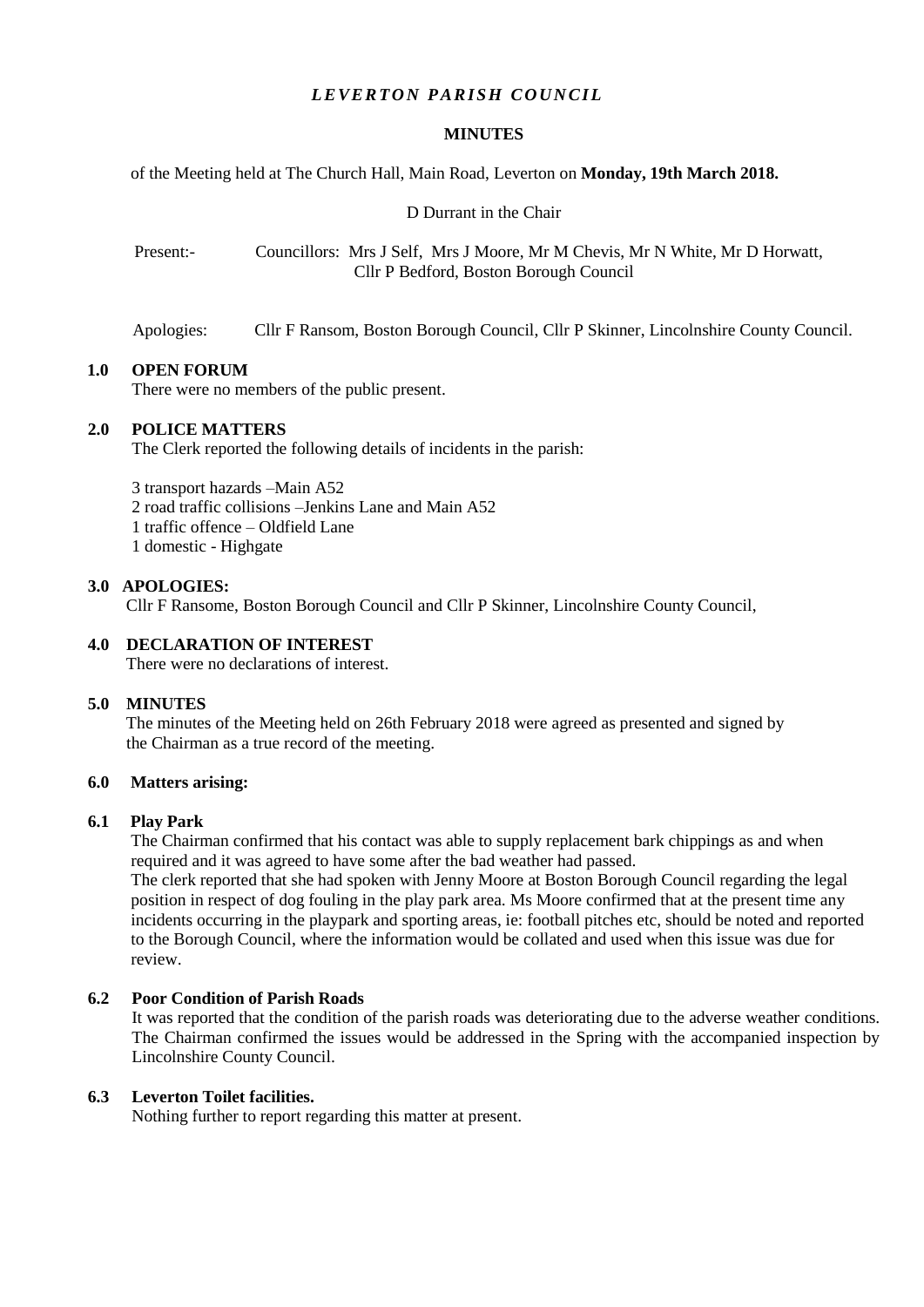## **6.4 Vermin Issue Around The Waste Bins In The Layby**

Mrs Moore reported that most of the bins in the area were damaged and surrounded by rubbish. The Chairman suggested that the council obtain a quote to replace them all with a more suitable type. Cllr P Bedford advised that he would obtain a quote. Mrs Moore provided a quote for pest control of the area and the Chairman stated that it would be appropriate to see how things developed with the replacement bins in place in the first instance.

## **6.5 Flooding of the A52 Service lay-by and Lay-by close to the Village Hall entrance.**

The clerk reported that Mrs S Griffiths had been in contacted regarding the flooding issue of the Main A52 service layby which had been reported to the Highways Department, Lincolnshire County Council previously. Mrs Griffiths provided 2 photographs showing the extent of the flooding. The clerk reported that she had contacted the Highways Department again and forwarded the photographs and had received confirmation this issue would be investigated in due course.

The Chairman reported that he had looked at the drains around the layby close to the Village Hall and it appeared that they were blocked and in need of clearing which the clerk would report to Lincolnshire County Council.

## **6.6 The tree on the roof of the Village Hall.**

The Chairman confirmed that the tree had now been cleared from the area.

## **7.0 Parish Councillor Vacancy**

The clerk confirmed that the notice of vacancy had been displayed on the Parish notice board but had received no applications to date.

## **8.0 SECTION 137 PAYMENTS**

| Leverton PCC<br>Churchyard Maintenance and use of Church Hall   | £500.00 |
|-----------------------------------------------------------------|---------|
| Old Leake with Wrangle Methodist Church<br>Maintenance Expenses | £100.00 |
| Parish Magazine (Guardian Press Boston Ltd)<br>Donation         | £100.00 |
| M Peto<br>Gratuity – Playing Field                              | £150.00 |
| D Horwat<br>Gratuity – Playing Field                            | £150.00 |

## **9.0 PLANNING APPLICATIONS**

The clerk presented the following applications for consideration:

B/18/0091 – Ashtree Cottage, Main Road, Leverton. Erection of 2 single story side extensions and single story rear extension.

B/18/0045 – Land adjacent to The Farm, Lacey's Lane, Leverton Outline application for residential development (up to 3 dwellings).

The Parish Council had no observations for the applications.